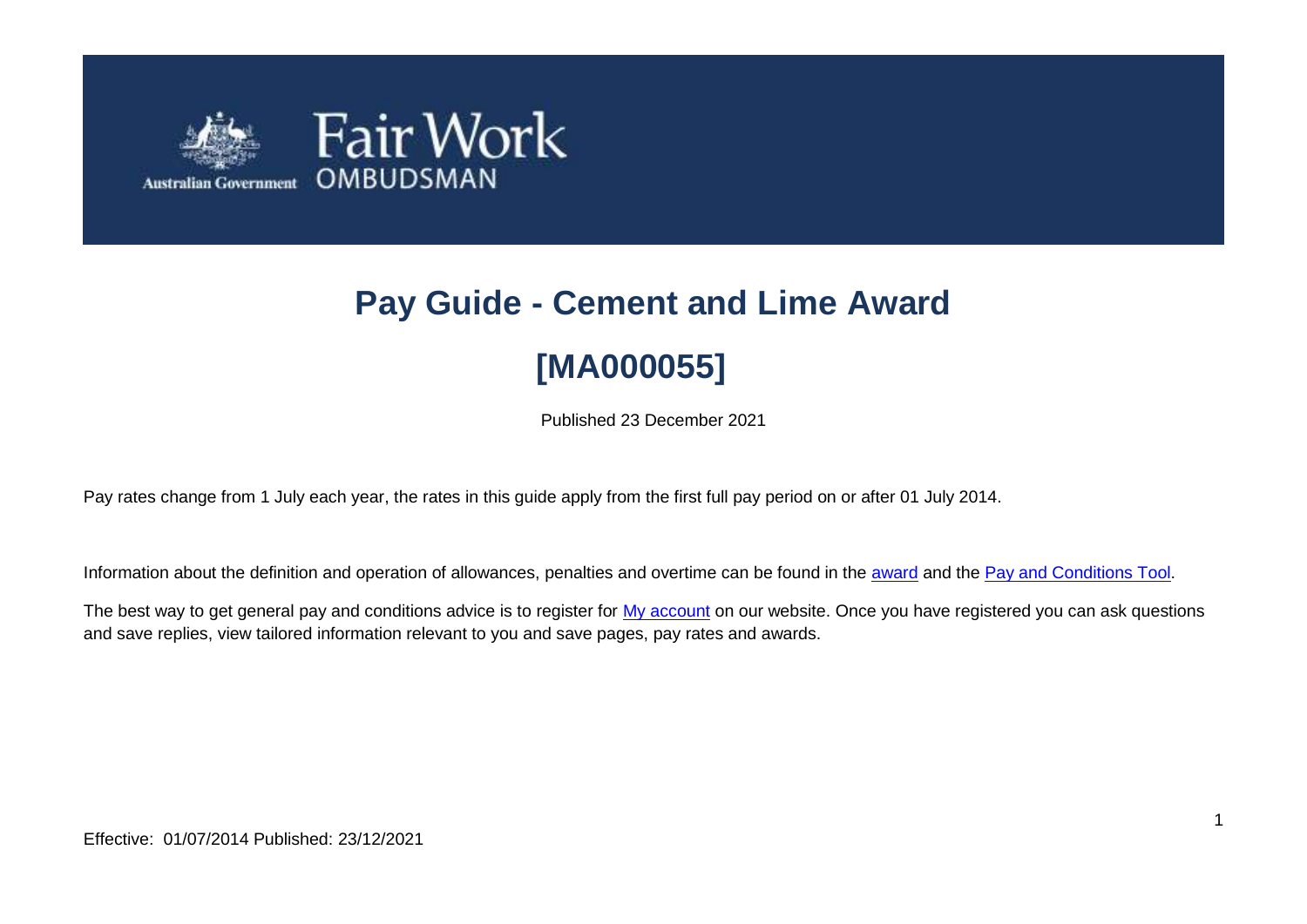# **Rates of pay**

The rates below include industry disability allowance. If the First aid allowance or Leading hand allowance apply, the rates below should not be used, and should be calculated using [the PACT.](https://calculate.fairwork.gov.au/)

## **Adult**

## **Full-time & part-time**

#### **Table 1 of 2**

| <b>Classification</b> | <b>Weekly pay</b><br>rate | <b>Hourly pay</b><br>rate | <b>Sunday</b> | <b>Public</b><br>holiday | Overtime -<br><b>Monday to</b><br>Saturday -<br>first 2 hours -<br>not<br>continuous<br>shiftworkers | Overtime -<br><b>Monday to</b><br>Saturday -<br>after 2 hours -<br>not<br>continuous<br>shiftworkers | Working<br>through a<br>meal break |
|-----------------------|---------------------------|---------------------------|---------------|--------------------------|------------------------------------------------------------------------------------------------------|------------------------------------------------------------------------------------------------------|------------------------------------|
| Level 1               | \$695.25                  | \$18.30                   | \$36.60       | \$45.75                  | \$27.45                                                                                              | \$36.60                                                                                              | \$27.45                            |
| Level 2               | \$728.85                  | \$19.18                   | \$38.36       | \$47.95                  | \$28.77                                                                                              | \$38.36                                                                                              | \$28.77                            |
| Level 3               | \$750.35                  | \$19.75                   | \$39.50       | \$49.38                  | \$29.63                                                                                              | \$39.50                                                                                              | \$29.63                            |
| Level 4               | \$764.75                  | \$20.12                   | \$40.24       | \$50.30                  | \$30.18                                                                                              | \$40.24                                                                                              | \$30.18                            |
| Level 5               | \$779.05                  | \$20.50                   | \$41.00       | \$51.25                  | \$30.75                                                                                              | \$41.00                                                                                              | \$30.75                            |
| Level 6               | \$800.55                  | \$21.07                   | \$42.14       | \$52.68                  | \$31.61                                                                                              | \$42.14                                                                                              | \$31.61                            |
| Level 7               | \$823.55                  | \$21.67                   | \$43.34       | \$54.18                  | \$32.51                                                                                              | \$43.34                                                                                              | \$32.51                            |

#### **Table 2 of 2**

| <b>Classification</b> | Afternoon or night<br>shift | <b>Permanent night</b><br>shift | <b>Saturday - shiftwork</b> | Overtime -<br>continuous<br>shiftwork | Less than 10 hour<br>break between<br>shifts |
|-----------------------|-----------------------------|---------------------------------|-----------------------------|---------------------------------------|----------------------------------------------|
| Level 1               | \$21.05                     | \$23.79                         | \$27.45                     | \$36.60                               | \$36.60                                      |
| Level 2               | \$22.06                     | \$24.93                         | \$28.77                     | \$38.36                               | \$38.36                                      |
| Level 3               | \$22.71                     | \$25.68                         | \$29.63                     | \$39.50                               | \$39.50                                      |
| Level 4               | \$23.14                     | \$26.16                         | \$30.18                     | \$40.24                               | \$40.24                                      |
| Level 5               | \$23.58                     | \$26.65                         | \$30.75                     | \$41.00                               | \$41.00                                      |
| Level 6               | \$24.23                     | \$27.39                         | \$31.61                     | \$42.14                               | \$42.14                                      |
| Level 7               | \$24.92                     | \$28.17                         | \$32.51                     | \$43.34                               | \$43.34                                      |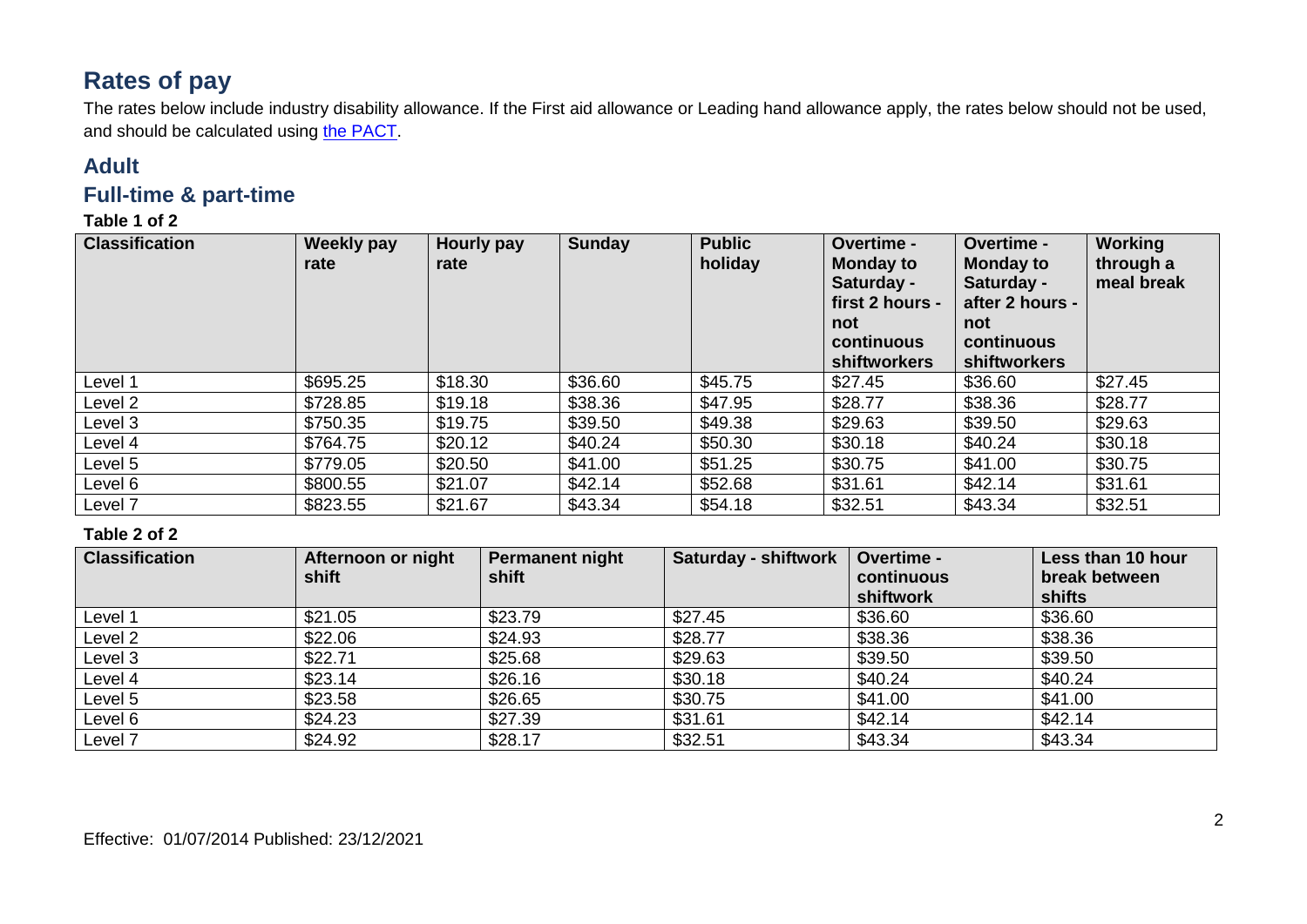## **Casual**

### **Table 1 of 2**

| <b>Classification</b> | Hourly pay<br>rate | Sunday  | <b>Public</b><br>holiday | Overtime -<br><b>Monday to</b><br>Saturday -<br>first 2 hours -<br>not<br>continuous<br><b>shiftworkers</b> | Overtime -<br><b>Monday to</b><br>Saturday -<br>after 2 hours -<br>not<br>continuous<br>shiftworkers | <b>Working</b><br>through a<br>meal break | Afternoon or<br>night shift |
|-----------------------|--------------------|---------|--------------------------|-------------------------------------------------------------------------------------------------------------|------------------------------------------------------------------------------------------------------|-------------------------------------------|-----------------------------|
| Level 1               | \$22.88            | \$41.18 | \$50.33                  | \$32.03                                                                                                     | \$41.18                                                                                              | \$32.03                                   | \$25.62                     |
| Level 2               | \$23.98            | \$43.16 | \$52.75                  | \$33.57                                                                                                     | \$43.16                                                                                              | \$33.57                                   | \$26.85                     |
| Level 3               | \$24.69            | \$44.44 | \$54.31                  | \$34.56                                                                                                     | \$44.44                                                                                              | \$34.56                                   | \$27.65                     |
| Level 4               | \$25.15            | \$45.27 | \$55.33                  | \$35.21                                                                                                     | \$45.27                                                                                              | \$35.21                                   | \$28.17                     |
| Level 5               | \$25.63            | \$46.13 | \$56.38                  | \$35.88                                                                                                     | \$46.13                                                                                              | \$35.88                                   | \$28.70                     |
| Level 6               | \$26.34            | \$47.41 | \$57.94                  | \$36.87                                                                                                     | \$47.41                                                                                              | \$36.87                                   | \$29.50                     |
| Level 7               | \$27.09            | \$48.76 | \$59.59                  | \$37.92                                                                                                     | \$48.76                                                                                              | \$37.92                                   | \$30.34                     |

#### **Table 2 of 2**

| <b>Classification</b> | Permanent night shift | <b>Saturday - shiftwork</b> | <b>Overtime - continuous</b> | Less than 10 hour break |
|-----------------------|-----------------------|-----------------------------|------------------------------|-------------------------|
|                       |                       |                             | shiftwork                    | between shifts          |
| Level 1               | \$28.37               | \$32.03                     | \$41.18                      | \$41.18                 |
| Level <sub>2</sub>    | \$29.73               | \$33.57                     | \$43.16                      | \$43.16                 |
| Level 3               | \$30.61               | \$34.56                     | \$44.44                      | \$44.44                 |
| Level 4               | \$31.19               | \$35.21                     | \$45.27                      | \$45.27                 |
| Level 5               | \$31.78               | \$35.88                     | \$46.13                      | \$46.13                 |
| Level 6               | \$32.66               | \$36.87                     | \$47.41                      | \$47.41                 |
| Level 7               | \$33.59               | \$37.92                     | \$48.76                      | \$48.76                 |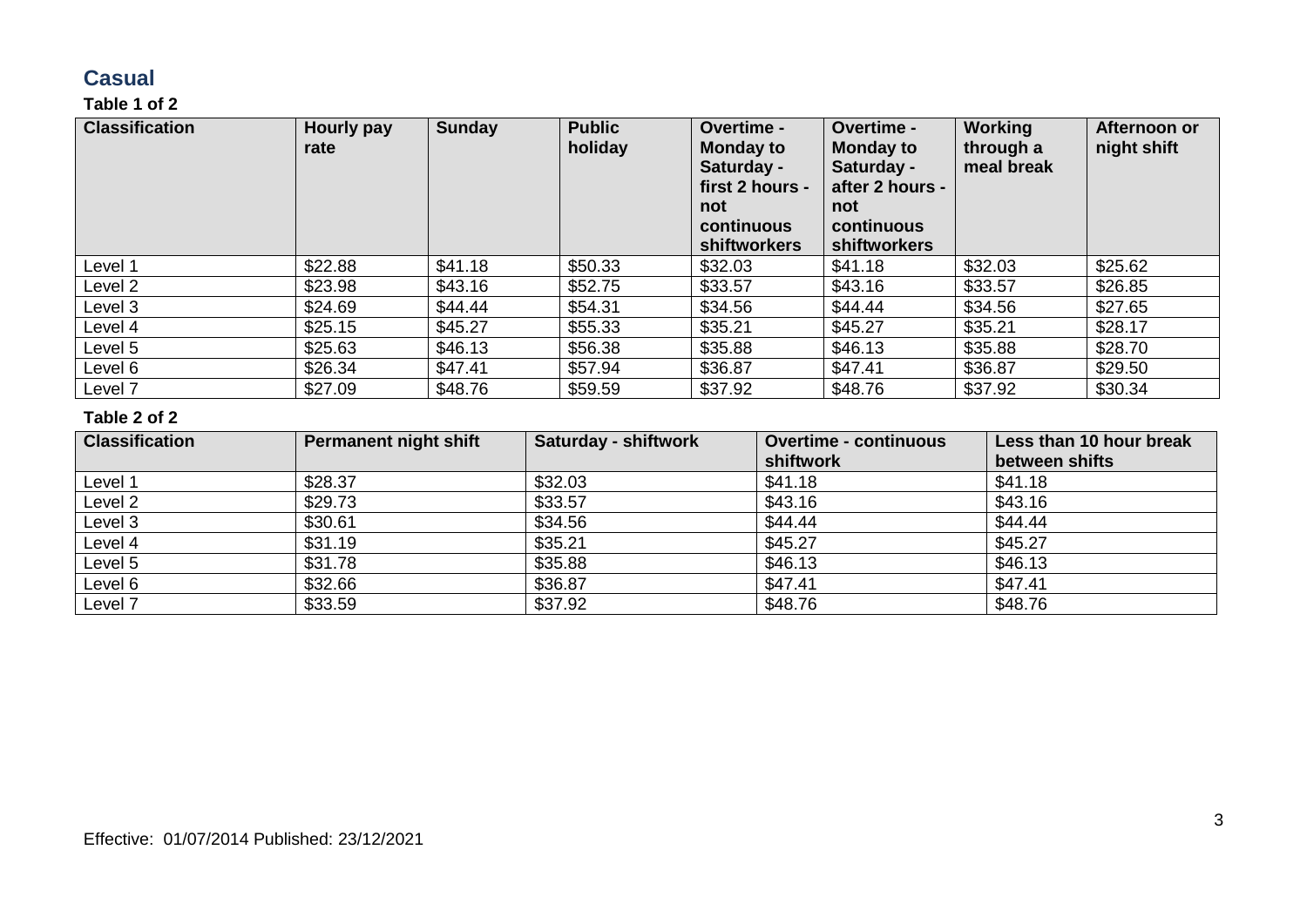# **Allowances**

If any all purpose allowances apply (marked \*), they should be added to the minimum rate before casual loading, penalties and overtime are calculated.

|                                                               | <b>Rate</b>                                                                                  |
|---------------------------------------------------------------|----------------------------------------------------------------------------------------------|
| <b>Allowances</b>                                             |                                                                                              |
| * First aid allowance                                         | \$0.50 per hour                                                                              |
| * Industry disability allowance (already included in the rate | \$1.43 per hour                                                                              |
| tables above)                                                 |                                                                                              |
| * Leading hand allowance - in charge of 1-5 employees         | \$0.76 per hour                                                                              |
| * Leading hand allowance - in charge of 6-16 employees        | \$1.10 per hour                                                                              |
| Leading hand allowance - in charge of 17 or more              | \$1.43 per hour                                                                              |
| employees                                                     |                                                                                              |
| Meal allowance                                                | \$13.16 for a meal                                                                           |
| Vehicle allowance                                             | \$0.78 per km                                                                                |
| Change in locality - travel time allowance - Monday to        | payment at the minimum hourly rate (including any relevant all purpose allowance) for a      |
| Saturday - sleeping berth not provided                        | maximum of 12 hours in every 24 hours                                                        |
| Change in locality - travel time allowance - Monday to        | payment at the minimum hourly rate (including any relevant all purpose allowance) for a      |
| Saturday - sleeping berth provided                            | maximum of 8 hours in every 24 hours                                                         |
| Change in locality - travel time allowance - Sunday or        | payment at the minimum hourly rate (including any relevant all purpose allowance) + 50%      |
| public holiday - sleeping berth not provided                  | for a maximum of 12 hours in every 24 hours                                                  |
| Change in locality - travel time allowance - Sunday or        | payment at the minimum hourly rate (including any relevant all purpose allowance) + 50%      |
| public holiday - sleeping berth provided                      | for a maximum of 8 hours in every 24 hours                                                   |
| Change in locality - expenses reimbursement                   | reimbursement of travel fares and reasonable expenses                                        |
| Change in locality - accommodation allowance                  | payment of a reasonable amount for board and lodging, up to \$395.85 per week                |
| Temporary transfer - travel allowance                         | payment at the minimum hourly rate of pay (including any relevant all purpose                |
|                                                               | allowances) for travel time in excess of normal travel time and if using own vehicle, \$0.78 |
|                                                               | per km in excess of the normal distance travelled                                            |
| Stand-by allowance                                            | payment at the minimum hourly rate of pay (including any relevant all purpose                |
|                                                               | allowances) until released                                                                   |

## **Disclaimer**

The Fair Work Ombudsman is committed to providing advice that you can rely on. You can find out more about accountability and what you can expect from us in our [Customer service charter](https://www.fairwork.gov.au/about-us/our-role-and-purpose/our-priorities/our-commitment-to-you#customer-service-charter) at [www.fairwork.gov.au/our-commitment-to-you.](http://www.fairwork.gov.au/our-commitment-to-you)